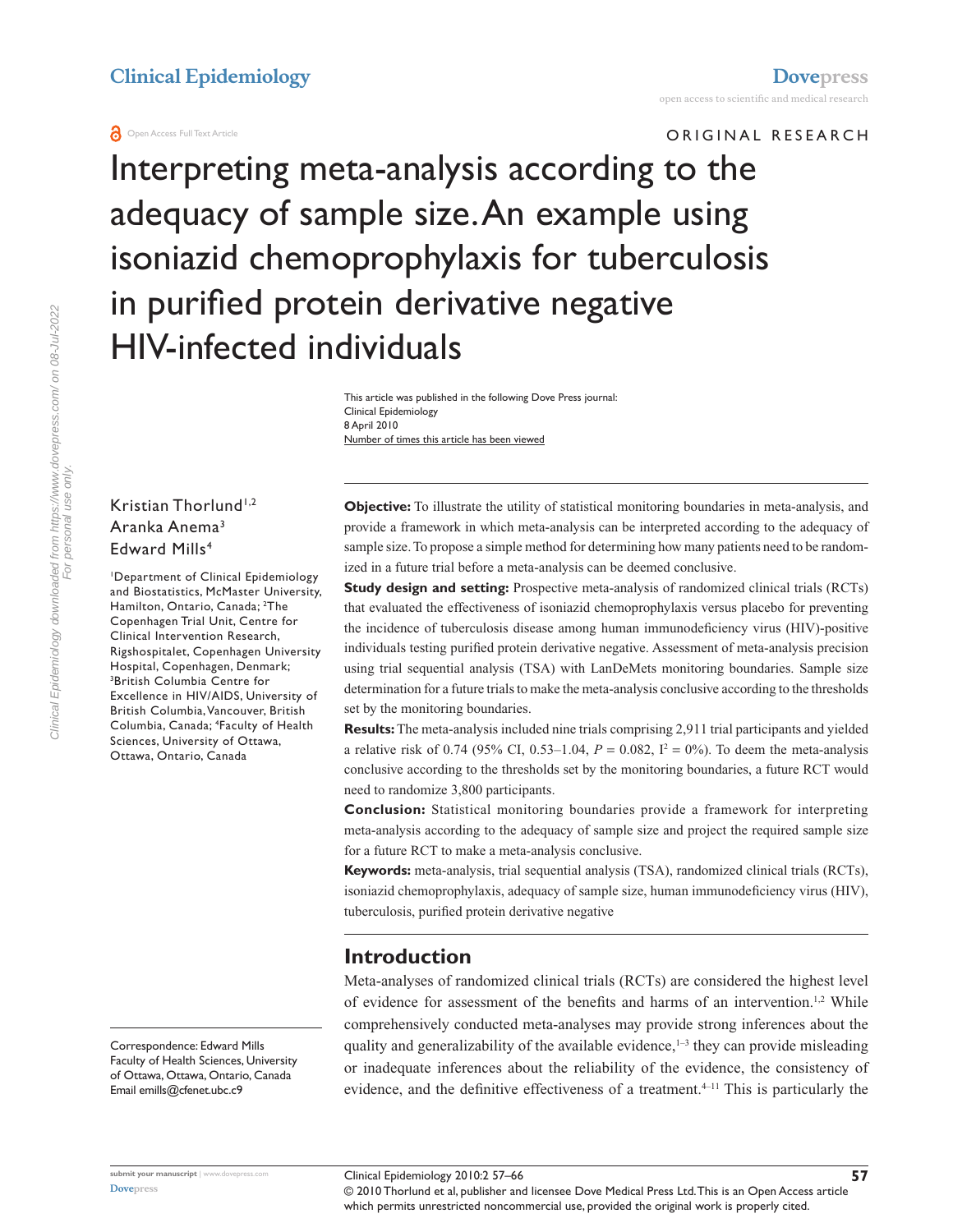case when an insufficient number of events and patients exist from trials that have been pooled. $6-10,12,13$ 

As with conventional RCTs, we require an estimate of the reliability of the evidence according to statistical inferences made possible through an adequate number of events and patients in the individual trials.<sup>14</sup> Many now claim that it is unethical to conduct a clinical trial with an insufficient sample size, as inferences of effectiveness may be insufficient to make clinical recommendations.<sup>15</sup> While we do not believe this is an issue of ethics,<sup>16</sup> a similar clinical difficulty arises in interpreting meta-analysis if the analysis includes an insufficient number of trials, patients, and ultimately, events. $6-8,10-13$  While sample size calculations are almost consistently mandated for single trials,<sup>17</sup> there has been comparatively little discussion of the need for adequate power in a meta-analysis.

Systematic evaluations reveal that many published meta-analysis and systematic reviews are deemed inconclusive or moderately conclusive by authors.18 Meta-analyses are frequently updated and subjected to significance testing as new trials emerge. This scenario is akin to interim analyses and data monitoring in RCTs, where data safety monitoring committees (DSMBs) meet at planned and/or unplanned times to discuss if the interim results are sufficiently convincing to recommend termination of the trial and conclude that the experimental treatment is superior, equivalent, or inferior to the control treatment.<sup>6-8,10,12,13,19,20</sup> In this setting, DSMBs rely on sample size calculations and use of formal monitoring boundaries to control the risk of false positive and overly positive findings caused by the play of chance (random error) and/or repeated significance testing (multiplicity). $20-22$ 

Some argue that the reliability of the evidence in a meta-analysis should only be established in rigorous decision-making frameworks similar to those of DSMBs for single RCTs.<sup>6,7,19</sup> The sample size required for a conclusive and reliable meta-analysis has typically been referred to as the required or optimal information size,  $6-8,10,11$  The concatenation of meta-analysis, information size calculations and formal monitoring boundaries (or stopping rules), such as the Lan-DeMets alpha-spending monitoring boundary, has been dubbed trial sequential analysis (TSA) – analogous to group sequential analysis in single RCTs.<sup>10</sup> A growing body of evidence from empirical studies, simulation studies, and application examples has underlined the importance of incorporating TSA to achieve reliable answers in meta-analysis and systematic reviews.<sup>6-9,12,13,23-28</sup> In addition, TSA may be useful for determining how many patients need to undergo further randomization before the meta-analysis can be deemed conclusive and reliable. $8,10,12,13,19$  Thus, determining the sample size of future RCTs in the setting of a prospective meta-analysis using TSA may be preferable to conventional sample size calculations.<sup>16,29</sup>

To illustrate the utility of TSA in meta-analysis, we apply it to a pressing clinical and public health issue, the use of isoniazid chemoprophylaxis (IHZ) for tuberculosis (TB) disease in purified protein derivative negative (PPD) human immunodeficiency virus (HIV)-infected individuals.

### Isoniazid chemoprophylaxis (IHZ)

IHZ has long been considered an effective chemoprophylaxis for preventing TB incidence among HIV-infected individuals, particularly among those testing positive for purified protein derivative (PPD+).30,31 However, the impact of IHZ has remained unclear among those who are testing PPD-, many of whom may have cutaneous anergy related to advanced HIV progression. Existing analyses have been limited by weak inferences about the effectiveness of IHZ in this population.32 Trials evaluating the effectiveness of IHZ among PPD- HIV-infected individuals have thus continued to use placebo controls.<sup>33-35</sup> Given the unacceptably high mortality rates among HIV-positive and TB co-infected individuals,36 there is a critical need to establish definitively whether IHZ can effectively prevent TB among individuals who test PPD-. We aimed to evaluate the effectiveness of IHZ for prevention of TB disease among HIV-positive adults testing PPD.37–40

# **Methods**

### Eligibility criteria

We included any RCT that evaluated the effectiveness of IHZ chemoprophylaxis versus placebo for preventing the incidence of TB among HIV-positive individuals testing PPD-. We included studies from any location and of any duration. Due to difficulties associated with diagnosis of TB among HIV-positive infants and children,<sup>41</sup> we focused our review of studies on adult populations and excluded those evaluating the effect of IHZ versus placebo on younger age groups  $(<$ 13 years). We excluded studies where participants had current or previous diagnosis of TB. We included studies where patients had negative PPD skin tests. We defined our primary outcome as active TB, probable or confirmed by microbiological, histological, or clinical methods.

# Search strategy

In consultation with a medical librarian, we established a search strategy (available from corresponding author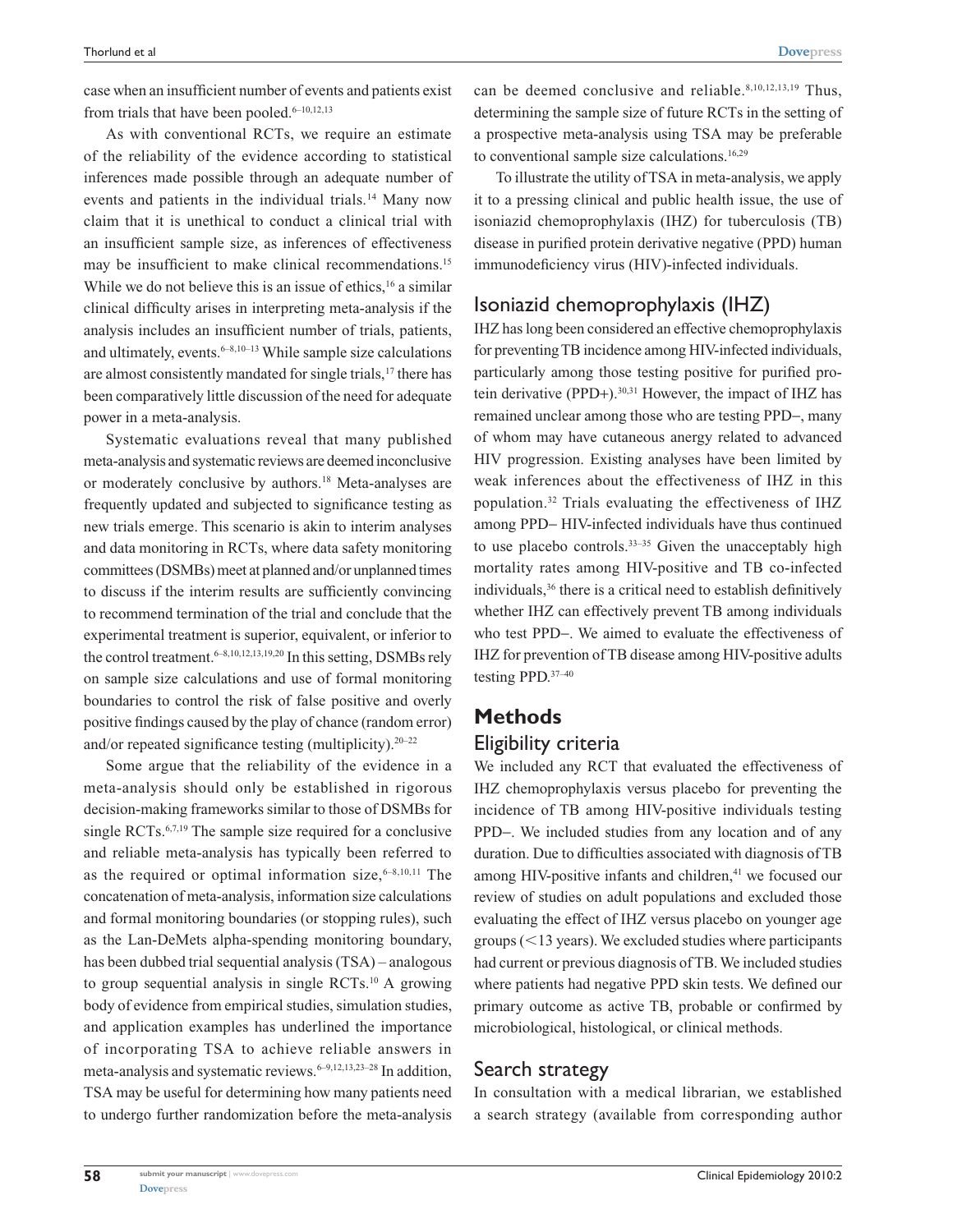on request). We searched independently, in duplicate, the following 10 databases (from inception to August 2009): MEDLINE; EMBASE (Exerpta Medica); Cochrane Central Register of Controlled Trials (CENTRAL); Allied and Complementary Medicine Database (AMED); Cumulative Index to Nursing and Allied Health Literature (CINAHL); TOXNET; Development and Reproductive Toxicology; Hazardous Substances Databank; Psych-info; and Web of Science, that included the full text of journals (*OVID, ScienceDirect*, and *Ingenta*, including articles in full text from approximately 1700 journals since 1993). In addition, we searched the bibliographies of published systematic reviews.30–32 We contacted the authors of studies for clarifications, where required.

### Study selection

Two investigators (AA, EM) working independently, in duplicate, scanned all abstracts and obtained the full-text reports of records, that indicated or suggested that the study met inclusion criteria for the outcomes of interest. After obtaining full reports of the candidate trials the same reviewers independently assessed eligibility from full text papers. We judged RCTs to be of adequate quality if their generation of allocation sequences was unpredictable, if methods of allocation concealment ensured patients and investigators could not foresee treatment assignment, and if patient attrition was clearly described.

# Data collection

The same two reviewers conducted data extraction independently using a standardized pre-piloted form. Reviewers collected information about the: study date; location; duration; trial size; mean age of participants; treatment regimens of control and active arms; and incidence of TB. We entered the data into an electronic database such that duplicate entries existed for each study, when the two entries did not match, we resolved differences by consensus.

# Data analysis

We first calculated the Phi(Φ)-statistic in order to assess inter-rater reliability on inclusion of articles. This provides a measure of inter-observer agreement independent of chance.<sup>42</sup> We calculated the pooled relative risk  $(RR)$  using the DerSimonian-Laird random-effects meta-analysis.<sup>3,43</sup> We calculated the  $I^2$  statistic for each analysis as a measure of the proportion of the overall variation that is attributable to between-study heterogeneity.<sup>44</sup> Forest plots displaying individual study RR with 95% confidence intervals (CIs),

and the DerSimonian-Laird pooled estimate were conducted using Review Manager version 5.2

# TSA and meta-analysis sample size requirements

A single-trial sample size calculation is typically based on expected event rates, expected relative risks, an alpha set at  $0.05$ , and power of  $0.80<sup>45</sup>$  In meta-analysis, however, more conservative alpha and beta-levels may be required to ensure that the evidence is sufficiently compelling to justify recommendation of the experimental treatment for widespread use, or to ensure that the evidence is so convincing that further RCTs are not required.6,7,19 Due to heterogeneity across included trial populations, treatments and methods, the required meta-analysis information size additionally need adjustment for variation across trials. $8,10-13$ Such adjustments are analogous to adjustments for variation across centers in a multi-center trial as they account for the proportion of total meta-analysis variation expected to be explained by variation across (and not within) trials.<sup>8,10,11</sup>

We determined the required meta-analysis information size for detecting a 25% relative risk reduction in TB, assuming a control group incidence rate of 5% (approximately the median rate across trials) and assuming that 20% of the total variation in the meta-analysis would be explained by variation across trials (heterogeneity). We calculated the information size required to yield "moderate" meta-analytic evidence based on an alpha = 5% significance level, and beta =  $20\%$  (80% power). We also calculated the information size required to yield "strong" meta-analytic evidence based on an alpha = 1% significance level, and beta =  $10\%$  (90% power).

Significance testing in RCTs and meta-analysis make use of a standardized test statistic (Z-statistic) which can be transformed to a *P*-value and subsequently used to evaluate if the observed effects in the two treatments groups differ significantly. Z-statistics that lie outside the interval −1.96 to 1.96 correspond to *P*-values smaller than 0.05, and Z-statistics that lie outside the interval −2.57 to 2.57 correspond to *P*-values smaller than 0.01. In monitoring of RCTs it is common to establish formal stopping rules for the Z-statistic rather than the *P*-value.<sup>46</sup> In this vein, group sequential monitoring boundaries for the cumulative Z-statistic are calculated every time a new group of randomized patients are added to the analysis up till the point where the number of patients randomized surpasses the required sample size.<sup>21,22,46</sup> In meta-analysis, the monitoring boundaries may be applied analogously every time one or more trials are added up till the point where the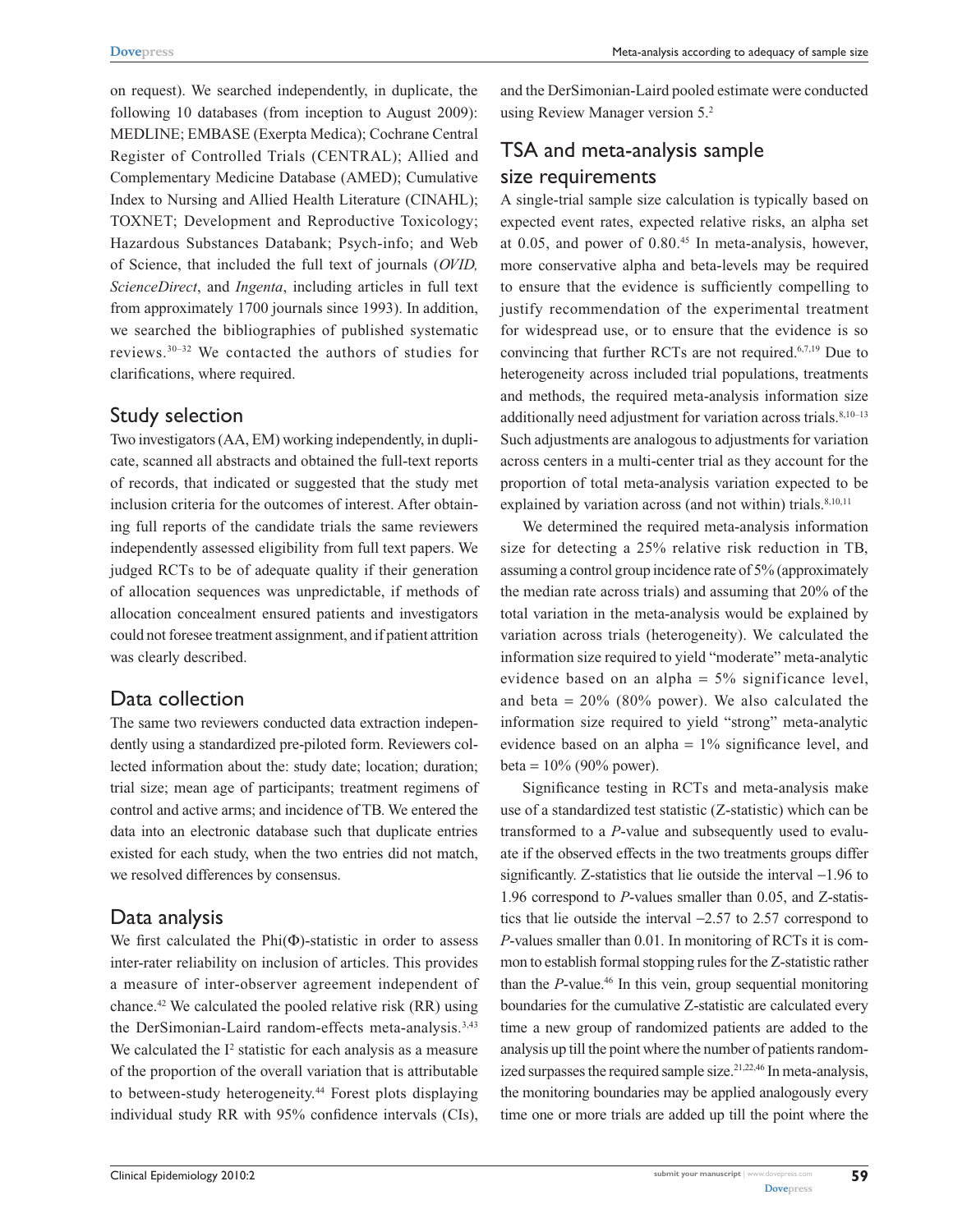number of patients in the meta-analysis surpasses the required meta-analysis information size.<sup>6–8,10,12,13</sup>

We applied TSA by utilizing the Lan-DeMets alphaspending approach with monitoring boundaries corresponding to the O'Brien-Fleming boundaries to assess the reliability of pooled inferences from our meta-analysis on TB.10,22 Three systematic reviews on the topic have previously been published in year 1998, 1999, and 2004.<sup>30-32</sup> We therefore constructed monitoring boundaries to test for statistical significance in the meta-analysis including all trials up to year 1998, up to year 1999, and up to year 2004, albeit no new trials were published in 1999.

### Topping up a sample size evaluation

Consider the situation where a new RCT on a topic is in the planning stage and where a fully updated meta-analysis on the same topic is deemed inconclusive. Once the RCT is completed (published) it will be added to the meta-analysis. The question then remains, how large does the new RCT need to be to make the meta-analysis conclusive? In our example, we deemed the meta-analysis conclusive once the cumulative Z-statistic crossed the statistical monitoring boundaries constructed with TSA. Because we performed meta-analysis information size calculations to achieve both moderate (alpha  $= 5\%$  and beta =  $20\%$ ) and strong (alpha =  $1\%$  and beta =  $10\%$ ) evidence and constructed the statistical monitoring boundaries separately for each degree of evidence, we made similar distinctions about the degree of conclusiveness that can be achieved from adding a new RCT. Assuming that the control group event rate in the new RCT will be 5%, and that the RCT will yield a 25% relative risk reduction in TB, we approximated the required sample size for a future RCT in order to make the meta-analysis moderately and strongly conclusive. In technical terms, we approximated the sample size of a future RCT required for the cumulative meta-analysis Z-statistic to cross the TSA monitoring boundaries demonstrating moderate evidence and the TSA monitoring boundaries demonstrating strong evidence.

### **Results**

In our initial review, we identified 25 articles that potentially fit our study criteria. Upon in-depth review, we excluded 16 trials from our analysis. Four RCTs did not meet our eligibility criteria since they did not include a placebo group.37–40 We excluded an additional study on the basis that it examined outcomes of isoniazid prophylaxis on HIV-positive children.<sup>47</sup> We excluded an RCT of IHZ with placebo control because it did not disaggregate outcomes of TB incidence by treatment group,<sup>48</sup> and another because it evaluated only PPD+ patients.<sup>49</sup> We excluded a study because it focused on the impact of IHZ on recurrent incidence of TB.33 Two manuscripts were long-term followup studies of RCTs already identified by our review.<sup>50,51</sup> We excluded three conference abstracts on the basis that study findings have since been published in full text.<sup>34,52,53</sup> Finally, we excluded two additional conference posters and one manuscript since they were cohort studies.<sup>54–56</sup> We included nine trials in our meta-analysis, comprising a total of 2,911 trial participants ( $\Phi$  = 0.9, see Table 1). A total of 1,526 study participants received INH and 1,385 placebo. Figure 1 presents the meta-analysis forest plot. The metaanalysis relative risk is 0.74 (95% CI, 0.53–1.04, *P* = 0.082,  $I^2 = 0\%, P = 0.69$ .

### Trial sequential analysis

We estimated that a meta-analysis information size of 10,508 patients was required to yield moderate evidence, and that a meta-analysis information size of 19,920 patients was required to yield strong evidence. From our current analysis, the cumulative Z-statistic did not cross the TSA monitoring boundaries for moderate or strong evidence (Figure 2). This suggests that the pooled meta-analytic evidence of effectiveness is neither reliable nor definitive.

### Topping up a sample size evaluation

We calculated that an additional 3,800 patients would need to be randomized (1,900 randomized to IHZ, and 1,900 randomized to placebo) for the meta-analysis to yield moderate evidence of a 25% relative risk reduction. In technical terms, we calculated that a new trial showing a 5% control group incidence rate and a 25% relative risk reduction would have to include 3,800 patients for the meta-analysis to cross the monitoring boundaries for moderate evidence (ie, the monitoring boundaries based on the information size for moderate evidence, 10,508 patients). Figure 3 displays the scenario where such a trial has been added to the meta-analysis. Adding this trial to the meta-analysis would yield a meta-analysis information size of 6,711. The meta-analysis could thus be considered moderately conclusive 3,979 patients before reaching its required information size of 10,508.

We calculated that an additional 9000 patients would need to be randomized for the meta-analysis to yield strong evidence of a 25% relative risk reduction. In technical terms, we calculated that a new trial showing a 5% control group incidence rate and a 25% relative risk reduction would have to include 9000 patients for the meta-analysis to cross the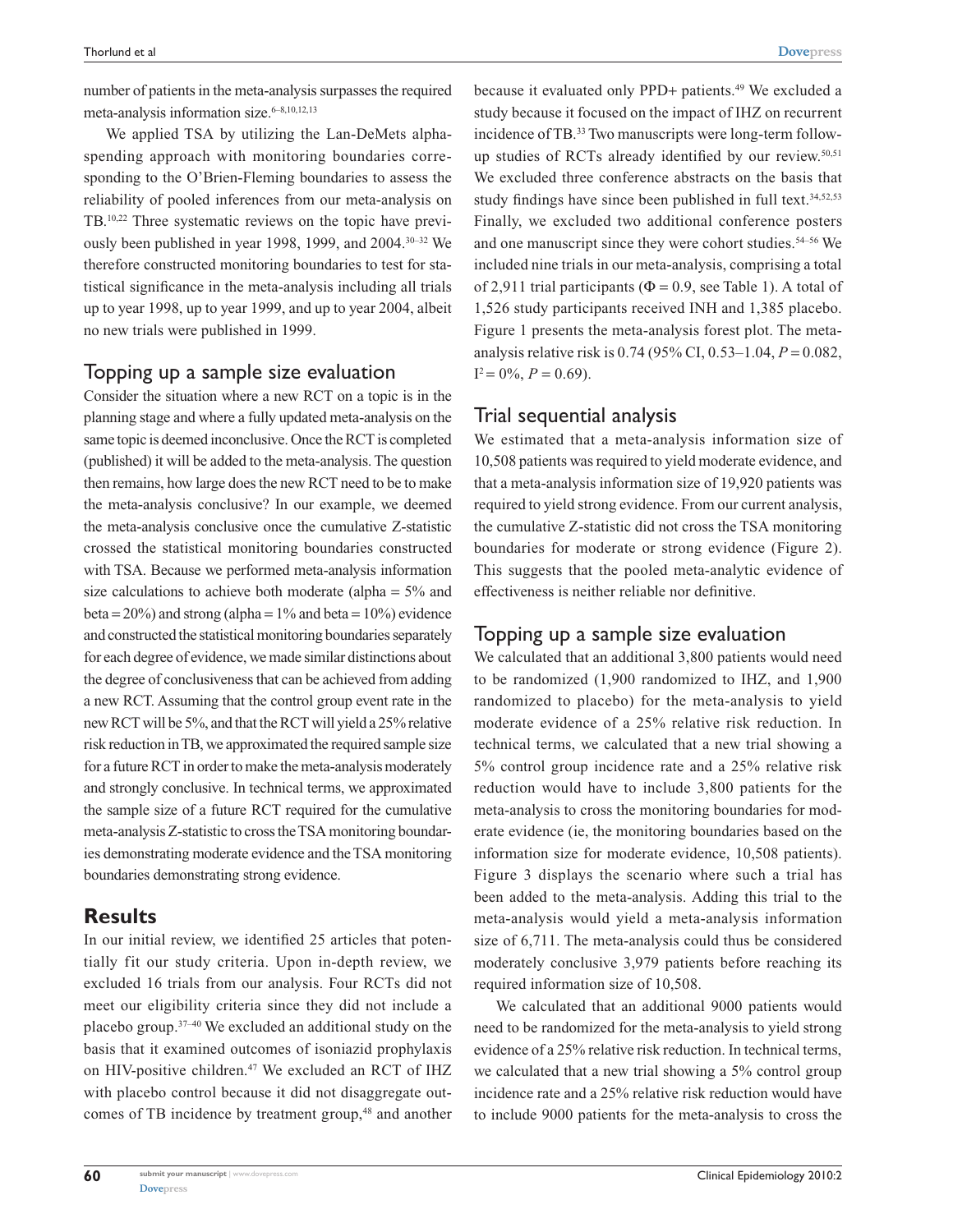| Author,<br>year     | <b>Trial</b><br>location | Mean<br>age<br>(years) | <b>Trial</b><br>duration<br>(months) | <b>Trial</b><br>follow-up<br>(years) | - -<br><b>Drug</b><br>regimen<br>(active)            | Drug<br>regimen<br>(control)        | No.<br>patients<br>(active) | No.<br>patients<br>(control) | TB<br>incidence<br>(active) | TB<br>incidence<br>(control) |
|---------------------|--------------------------|------------------------|--------------------------------------|--------------------------------------|------------------------------------------------------|-------------------------------------|-----------------------------|------------------------------|-----------------------------|------------------------------|
| Mohammed,<br>2007   | South<br>Africa          | 39                     | $ 2\rangle$                          | <b>NA</b>                            | <b>INH 900</b><br>or 800 mg<br>twice weekly          | Placebo                             | 48                          | 50                           | 9                           | 6                            |
| Rivero,<br>2003     | Spain                    | 32                     | 6                                    | $\overline{2}$                       | <b>INH</b><br>5 mg/kg<br>to a max of<br>300 mg daily | Placebo                             | 83                          | $77$                         | 3                           | 4                            |
| Fitzgerald,<br>2001 | Haiti                    | 32                     | 12                                   | 2.5                                  | <b>INH</b><br>300 mg<br>daily + Vit $B_6$<br>50 mg   | Placebo $+$<br>Vit $B_{6}$<br>50 mg | 126                         | $\mathbf{H}$                 | 6                           | 4                            |
| Mwinga,<br>1998     | Zambia                   | 30                     | 6                                    | 1.6                                  | <b>INH</b><br>300 mg<br>twice weekly                 | Placebo                             | 179                         | 166                          | 7                           | 8                            |
| Gordin,<br>1997     | <b>USA</b>               | 38                     | 6                                    | 2.8                                  | <b>INH</b><br>300 mg + Vit $B_{k}$<br>50 mg          | Placebo                             | 260                         | 257                          | 3                           | 6                            |
| Hawken,<br>1997     | Kenya                    | 31                     | 6                                    | 1.8                                  | <b>INH</b><br>300 mg                                 | Placebo                             | 67                          | 69                           | 7                           | 10                           |
| Whalen,<br>1997     | Uganda                   | 30                     | 6                                    | 1.3(A)<br>1.0(C)                     | <b>INH</b><br>300 mg                                 | Placebo                             | 393                         | 323                          | 9                           | $\overline{10}$              |
| Pape,<br>1993       | Haiti                    | 31                     | 12                                   | 2.5                                  | INH 300 mg<br>+Vit $Bk$ 50 mg                        | +Vit $B_{\epsilon}$<br>50 mg        | 20                          | 35                           | $\overline{2}$              | 5                            |
| Wadhawan,<br>1993   | Kenya                    | <b>NA</b>              | 6                                    | 1.7                                  | <b>INH</b><br>300 mg                                 | Placebo                             | 350                         | 297                          | $\mathbf{H}$                | 21                           |

**Abbreviations:** NA, not applicable; INH, isoniazid; TB, tubercolosis.

monitoring boundaries for strong evidence (ie, the monitoring boundaries based on the information size for strong evidence, 19,920 patients). Figure 4 displays the scenario where such a trial has been added to the meta-analysis. Adding this trial to the meta-analysis would yield a meta-analysis information size of 11,911. The meta-analysis could thus be considered moderately conclusive 8,009 patients before reaching its required information size of 19,920.

|                                                    | <b>Risk ratio</b><br>IV, Random, 95% CI |                                   | <b>Risk ratio</b><br>IV, Random, 95% CI |
|----------------------------------------------------|-----------------------------------------|-----------------------------------|-----------------------------------------|
| Study                                              |                                         | Weight                            |                                         |
| Pape 1993                                          | $0.70$ [0.15, 3.28]                     | 4.9%                              |                                         |
| Wadhawan 1997                                      | $0.44$ [0.22, 0.91]                     | 22.8%                             |                                         |
| Whalen 1997                                        | $0.74$ [0.30, 1.80]                     | 14.7%                             |                                         |
| Gordin 1997                                        | $0.49$ [0.12, 1.95]                     | 6.1%                              |                                         |
| Hawken 1997                                        | $0.72$ [0.29, 1.78]                     | 14.1%                             |                                         |
| Mwinga 1997                                        | $0.81$ [0.30, 2.19]                     | 11.8%                             |                                         |
| Fitzgerald 2001                                    | 1.32 [0.38, 4.56]                       | 7.5%                              |                                         |
| Rivero 2003                                        | $0.70$ [0.16, 3.01]                     | 5.4%                              |                                         |
| Mohammed 2007                                      | 1.56 [0.60, 4.06]                       | 12.7%                             |                                         |
| <b>Total (95% CI)</b>                              | $0.74$ [0.53, 1.04]                     | 100.0%                            |                                         |
| Total events                                       |                                         |                                   |                                         |
| Heterogeneity $I^z = 0\%$                          |                                         |                                   |                                         |
|                                                    |                                         | 5<br>2<br>0.2<br>10<br>0.1<br>0.5 |                                         |
| Test for overall effect: $Z = 1.74$ ( $P = 0.08$ ) |                                         |                                   | Favors IHZ Favors controls              |

**Figure 1** Forest plot of the individual trial RR estimates and 95% CIs, and the DerSimonian-Laird pooled RR estimate.

Notes: RR estimates smaller than 1.00 favor use of isoniazid chemoprophylaxis (IHZ) for prevention of tuberculosis in purified protein derivative negative HIV-infected individuals, RR estimates larger than 1.00 favor controls.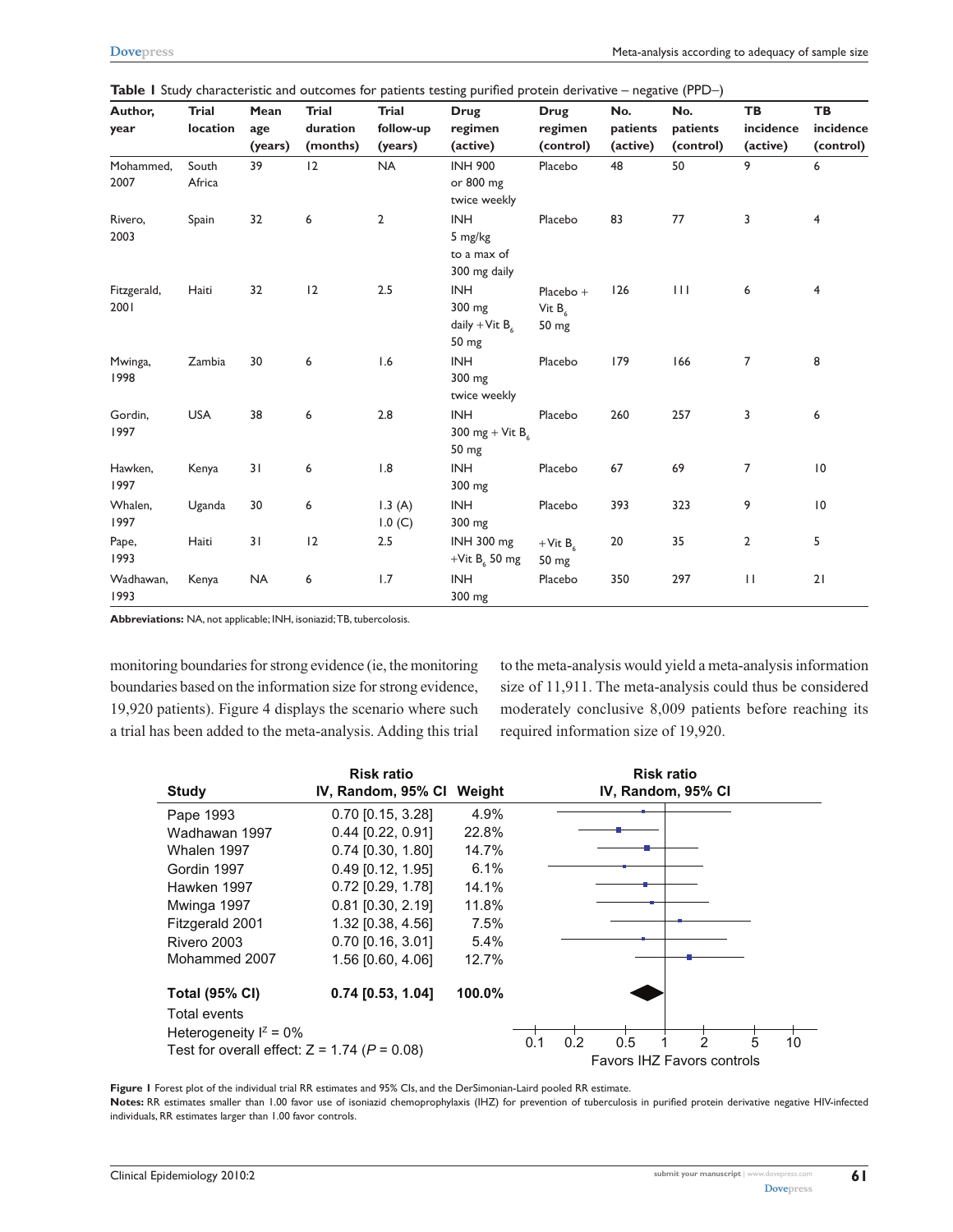

**Figure 2** Trial sequential analysis (TSA) monitoring boundaries for moderate and strong evidence (the downward sloping lines) in the current meta-analysis. **Notes:** The monitoring boundaries were constructed using the Lan-DeMets alpha-spending approach corresponding to the O'Brien-Fleming boundaries. The monitoring boundaries for moderate evidence (alpha = 5%, beta = 20%) were based on information size required for moderate evidence (10,508 patients). The monitoring boundaries for strong evidence (alpha = 1%, beta = 10%) were based on information size required for strong evidence (19,920 patients). Both information size calculations were based on the assumption of a 5% incidence rate in the control group, and a 25% relative risk reduction. The cumulative Z-statistic does not cross above either of the two monitoring boundaries, and thus, there is neither moderate or strong statistical evidence (significance) to support a treatment effect of at least a 25% relative risk reduction.

### **Discussion**

Our study examined a public health and clinically important topic that was able to include data from 9 RCTs. Despite a relative consistency of treatment effect across the trials, our meta-analysis is both inconclusive and lacking information to adequately guide clinical decision-making. Based on our application of the TSA, we find that further trials including approximately 3,800 participants at a similar risk would be required to provide moderate evidence, and much more to provide strong evidence. To the extent that our example analysis applies to other metaanalyses, including Cochrane reviews, many apparently conclusive meta-analyses may in fact provide indefinite answers.8,12,13

Trial sequential analysis represents one of several new developments in interpreting the utility of existing meta-analyses and other forms of evidence for clinical and policy decision-making. The GRADE Working Group, a guideline development panel that has created the GRADE profiler tool for inferring the quality of evidence, has recently included precision as one of five general components which determine the quality of evidence.<sup>3</sup>

As a recent GRADE publication points out, inferring the precision of an intervention is based on more than the CIs of a study result and we should infer the plausibility of differing treatment effects according to precision and consistency of treatment effects.3

In addition to trial sequential analysis of the current meta-analysis data, our analysis provides an inference on the number of patients that would be required to be further randomized to provide stronger evidence. We refer to this as 'topping-up' a sample size calculation, whereby if we plan a new clinical trial, we approximate the new number of patients required, with a similar risk profile, that must be randomized to create moderate quality meta-analytic evidence. In this example, it is 3,800 patients.

As with any analysis, there are strengths and limitations to consider. Our analysis is based on available data on an important public-health topic. We based our analysis on data from real RCTs and aimed to reduce publication bias and extraction of data bias by extensive searching and double data extraction. It is possible that other trials exist that we are unaware of. Furthermore, we distinctly chose this example of IHZ for TB prevention in HIV+ patients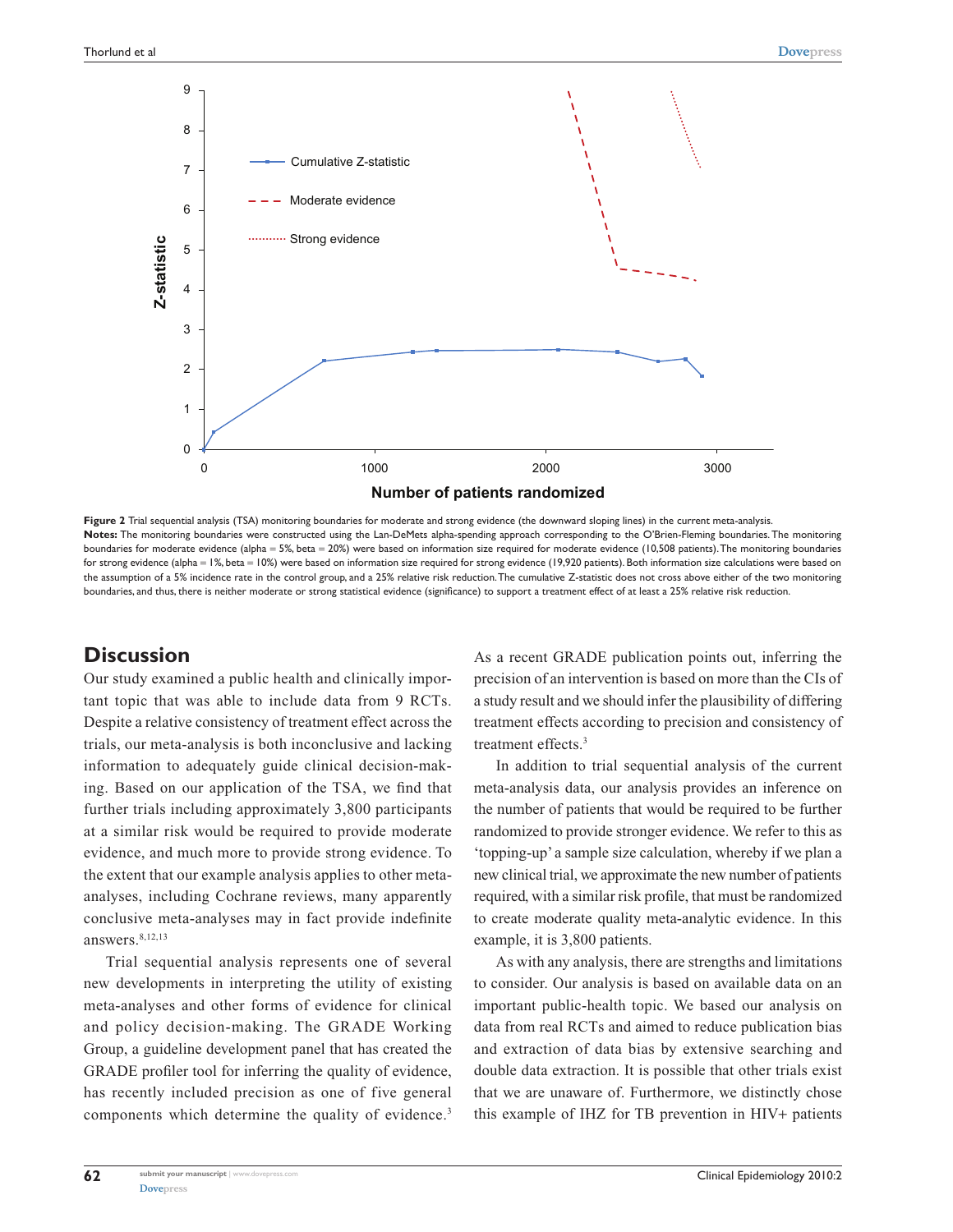

Figure 3 Trial sequential analysis (TSA) monitoring boundaries for moderate evidence (the downward sloping line) after adding a 'fake trial' with 3800 patients. **Notes:** The monitoring boundaries for moderate evidence (alpha = 5%, beta = 20%) were constructed using the Lan-DeMets alpha-spending approach corresponding to the O'Brien-Fleming boundaries, and were based on the information size required for moderate evidence (10,508 patients). The information size calculation was based on the assumption of a 5% incidence rate in the control group, and a 25% relative risk reduction. The cumulative Z-statistic crossed the monitoring boundaries for moderate evidence after adding a 'fake trial' with an intervention effect estimate of a 25% relative risk reduction, a 5% control group incidence rate and 3800 patients (1900 in each group). This result demonstrates that under the event rate assumptions made for the information size calculations, a new trial would need to include 3800 patients (1900 in each group) to make the meta-analysis conclusive with moderate statistical support.

because we were aware that event rates were small and that this important public-health topic remains unanswered. It is possible that if we had chosen many other topics, we would not be able to demonstrate insufficiency, and hence this study is used as an example.

Furthermore, as with conventional sample size calculations for RCTs, our analyses are only reliable to the extent that the projected control group incidence rate and intervention effect is a good approximation of the "truth". Our projected control group incidence rate and intervention effect, reflect what we might realistically expect, given the current data. However, some future RCTs may include design features (high or low methodological quality, high or low risk population groups, variants of the intervention, etc.) which will render a higher or lower control group incidence rate and intervention effect. Deviations from the projected event rates may also occur due to the play of chance. As a result, a future RCT including the projected 3,800 patients will, in some situations, not be enough to make the metaanalysis conclusive (ie, cross the monitoring boundaries for moderate evidence). We are, however, not too concerned with this issue. Firstly, in clinical research we never know the "truth", and the uncertainty associated with any sample size estimation is simply an inherent and unavoidable part of the cumulative nature of science. Secondly, even in the situation where some future RCT does not make the meta-analysis conclusive according to the thresholds set by the monitoring boundaries, it will still provide valuable information to the existing body of evidence, and thus, allow for better informed policy making and planning of future research.

The role of meta-analysis in informing clinical and policy decision-making has received a tremendous amount of attention. Much less so, has been the adequate statistical interpretation of these analyses. Meta-analysis, particularly when including a small number of trials may overestimate the actual treatment effects of an intervention or yield false positive results.8,9 We have known for a considerable time that small trials may yield exaggerated treatment effects and spuriously small *P*-values compared to larger trials or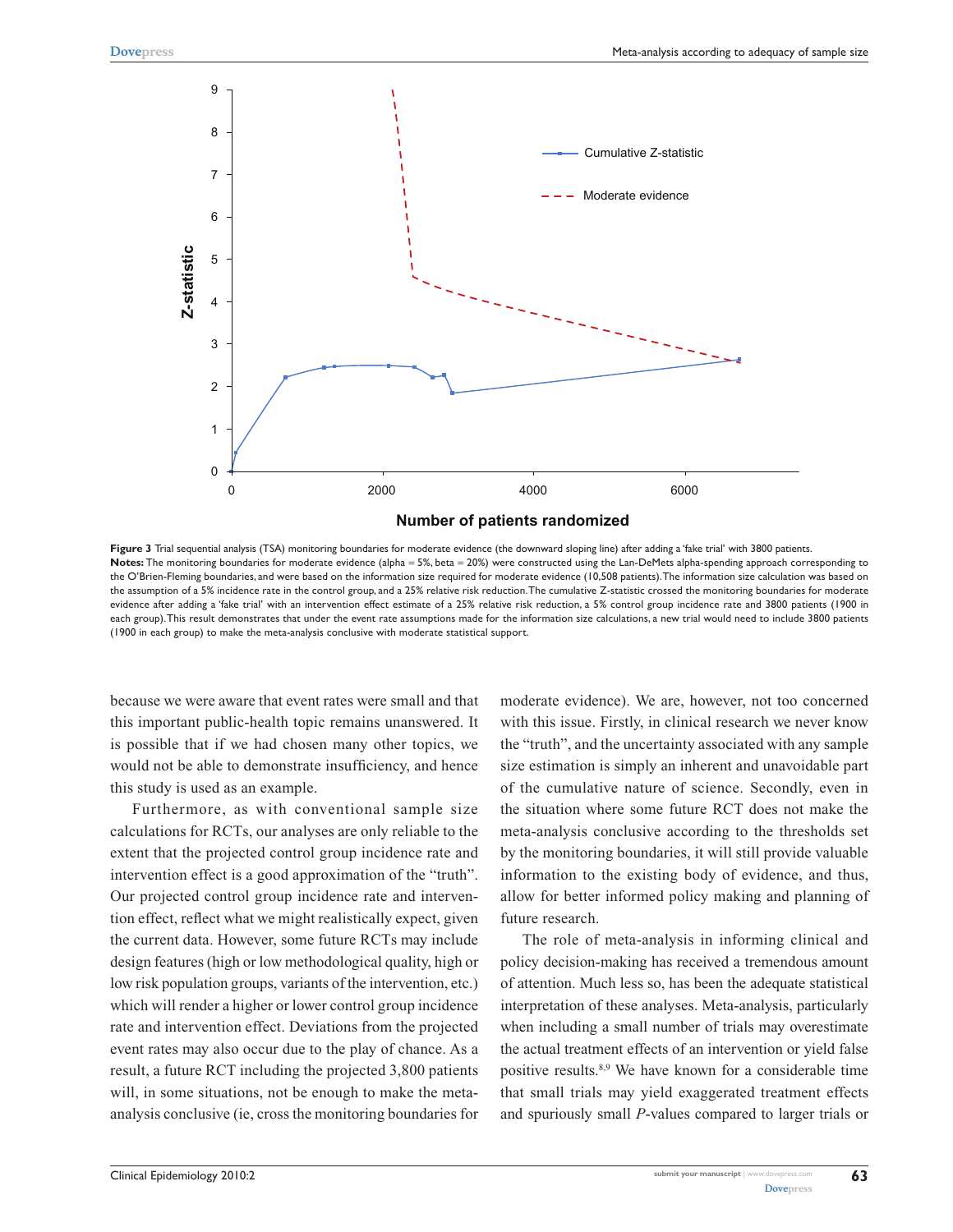

Figure 4 Trial sequential analysis (TSA) monitoring boundaries for strong evidence (the downward sloping line) after adding a 'fake trial' with 9000 patients. **Notes:** The monitoring boundaries for moderate evidence (alpha = 1%, beta = 10%) were constructed using the Lan-DeMets alpha-spending approach corresponding to the O'Brien-Fleming boundaries, and were based on the information size required for moderate evidence (19,920 patients). The information size calculation was based on the assumption of a 5% incidence rate in the control group, and a 25% relative risk reduction. The cumulative Z-statistic crossed the monitoring boundaries for moderate evidence after adding a 'fake trial' with an intervention effect estimate of a 25% relative risk reduction, a 5% control group incidence rate and 9000 patients (4500 in each group). This result demonstrates that under the event rate assumptions made for the information size calculations, a new trial would need to include 9000 patients (4500 in each group) to make the meta-analysis conclusive with strong statistical support.

multiple trials pooled in a meta-analysis. Given the status that meta-analysis may receive in decision-making, falsely large treatment effects and spuriously small *P*-values may inhibit subsequent trials on the specific questions. This viewpoint suggests skepticism in interpreting small meta-analyses. Examples of meta-analyses generating falsely conclusive findings that are then refuted by subsequent larger trials are common.4,8,9,24

This is now an important time to refine our tools for inferring the quality and necessary conduct of these analyses. Recent reporting guidelines for meta-analysis, such as the PRISMA guidelines, make no reference to the adequacy of power and precision; and organizations such as The Cochrane Collaboration have had no written guidance on this issue.57 Given the small number of included trials within many Cochrane reviews this represents an important rallying opportunity for the conduct of future RCTs. Given the past emphasis on sample size calculations of individual trials that many organizations place on investigators, the number of patients and events should be given much greater consideration in meta-analysis.

### **Disclosures**

The authors report no conflicts of interest relevant to this research.

#### **References**

- 1. Guyatt G, Haynes RB, Jaeschke RZ, et al. Users' Guides to the Medical Literature: XXV. Evidence-based medicine: principles for applying the Users' Guides to patient care. *JAMA*. 2002;284:1290–1296.
- 2. Higgins JP, Green S. *Cochrane Handbook for systematic reviews of interventions, version 5.0.0*. Oxford: John Wiley & Sons; 2009.
- 3. Guyatt GH, Oxman AD, Vist GE, et al. GRADE: an emerging consensus on rating quality of evidence and strength of recommendations. *BMJ*. 2008;336:924–926.
- 4. LeLorier J, Gregoire G, Benhaddad A, Lapierre J, Derderian F. Discrepancies between meta-analyses and subsequent large randomized, controlled trials. *NEJM*. 1997;337:536–542.
- 5. Moses LE, Mosteller F, Buehler JH. Comparing results of large clinical trials to those of meta-analysis. *Stat Med*. 2002;21: 793–800.
- 6. Pogue J, Yusuf S. Cumulating evidence from randomized trials: utilizing sequential monitoring boundaries for cumulative meta-analysis. *Contr Clin Trials*. 1997;18:580–593.
- 7. Pogue J, Yusuf S. Overcoming the limitations of current meta-analysis of randomised controlled trials. *Lancet*. 1998;351:47–52.
- 8. Thorlund K, Devereaux PJ, Wetterslev J, et al. Can trial sequential monitoring boundaries reduce spurious inferences from meta-analyses? *Int J Epidemiol*. 2009;38:276–286.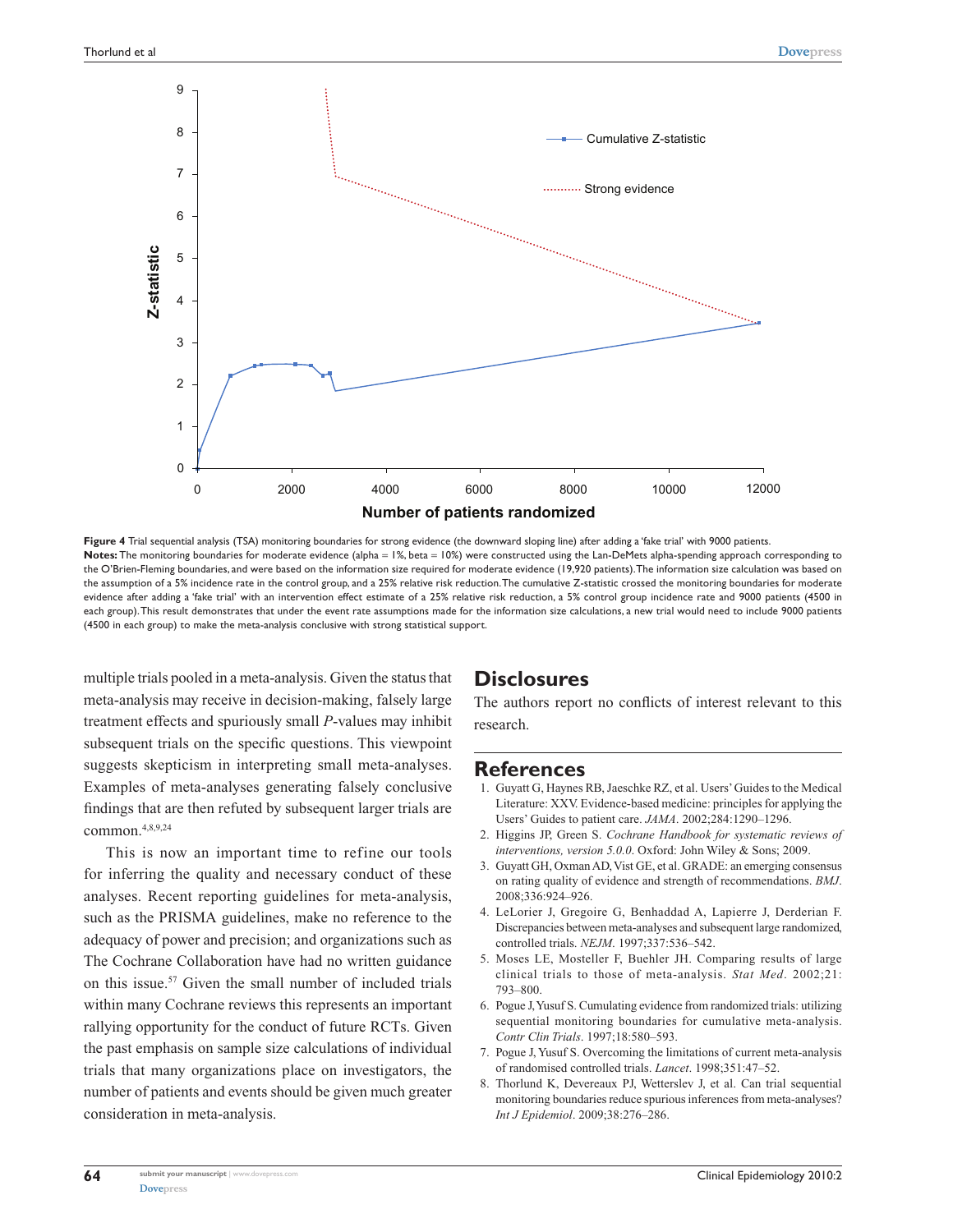- 9. Trikalinos TA, Churchill R, Ferri M, et al. Effect sizes in cumulative meta-analyses of mental health randomized trials evolved over time. *J Clin Epidemiol*. 2004;57:1124–1130.
- 10. Wetterslev J, Thorlund K, Brok J, Gluud C. Trial sequential analysis may establish when firm evidence is reached in cumulative meta-analysis. *J Clin Epidemiol*. 2008;61:64–75.
- 11. Wetterslev J, Thorlund K, Brok J, Gluud C. Estimating required information size by quantifying diversity in random-effects model metaanalyses. *BMC Med Res Methodol*. 2009;9:86.
- 12. Brok J, Thorlund K, Gluud C, Wetterslev J. Trial sequential analysis reveals insufficient information size and potentially false positive results in many meta-analyses. *J Clin Epidemiol*. 2008;61:763–769.
- 13. Brok J, Thorlund K, Wetterslev J, Gluud C. Apparently conclusive meta-analyses may be inconclusive – Trial sequential analysis adjustment of random error risk due to repetitive testing of accumulating data in apparently conclusive neonatal meta-analyses. *Int J Epidemiol*. 2009;38:287–298.
- 14. Keech AC, Gebski V. Managing the resource demands of a large sample size in clinical trials: can you succeed with fewer subjects? *MJA*. 2002;177:445–447.
- 15. Halpern SD, Karlawish JH, Berlin JA. The continuing unethical conduct of underpowered clinical trials. *JAMA*. 2002;288: 358–362.
- 16. Guyatt G, Mills E. In the era of systematic reviews, does the size of an individual trial still matter. *PLoS Med*. 2008;5(1):e4.
- 17. Moher D, Schulz KF, Altman DG. The CONSORT statement: revised recommendations for improving the quality of reports of parallel-group randomised trials. *Lancet*. 2001;357:1191–1194.
- 18. Tricco AC, Tetzlaff J, Pham B, Brehaut J, Moher D. Non-Cochrane vs Cochrane reviews were twice as likely to have positive conclusion statements: cross-sectional study. *Journal of Clinical Epidemiology*. 2009;62:380–386.
- 19. Devereaux PJ, Beattie WS, Choi PT, et al. How strong is the evidence for the use of perioperative beta blockers in non-cardiac surgery? Systematic review and meta-analysis of randomised controlled trials. *BMJ*. 2005;331:313–321.
- 20. Pocock SJ. When to stop a clinical trial. *BMJ*. 1992;305:235–240.
- 21. DeMets D, Lan KK. Interim analysis: the alpha spending function approach. *Stat Med*. 1994;12:1341–1352.
- 22. Lan KK, DeMets D. Discrete sequential monitoring boundaries for clinical trials. *Biometrika*. 1983;659–663.
- 23. Afshari A, Wetterslev J, Brok J, Moller A. Antithrombin III in critically ill patients: systematic review with meta-analysis and trial sequential analysis. *BMJ*. 2007;335:1248–1251.
- 24. Bangalore S, Wetterslev J, Pranesh S, Sawhney S, Gluud C, Messerli FH. Perioperative beta blockers in patients having non-cardiac surgery: a meta-analysis. *Lancet*. 2008;372:1962–1976.
- 25. Berkey C, Mosteller F, Lau J. Uncertainty of the time of first sifnificance in random-effects cumulative meta-analysis. *Contr Clin Trials*. 1996;17:357–371.
- 26. Gehr B, Weiss C, Porzsolt F. The fading of reported effectiveness. A meta-analysis of randomised controlled trials. *BMC Med Res Methodol*. 2006;6:25.
- 27. Hu M, Cappeleri J, Lan KK. Applying the law of the iterated logarithm to control type I error in cumulative meta-analysis of binary outcomes. *Clin Trials*. 2007;4:329–340.
- 28. Lan KK, Hu M, Cappelieri J. Applying the law of the iterated logarithm to cumulative meta-analysis of a continuous endpoint. *Stat Sinica*. 2003;13:1135–1145.
- 29. Sutton AJ, Cooper NJ, Jones DR. Evidence synthesis as the key to more coherent and efficient research. *BMC Med Res Methodol*. 2009;9.
- 30. Bucher HC GLGGS. Isoniazid prophylaxis for tuberculosis in HIV infection: a meta-analysis of randomized controlled trials. *AIDS*. 1999;13:501–507.
- 31. Wilkinson D. Effect of preventive treatment for tuberculosis in adults infected with HIV: systematic review of randomised placebo controlled trials. *BMJ*. 1998;317:625–629.
- 32. Woldehanna S V. Treatment of latent tuberculosis infection in HIV infected persons (Review). *Cochrane Database Syst Rev*. 2004;CD000171.
- 33. Fitzgerald DW DM. Effect of post-treatment isoniazid on prevention of recurrent tuberculosis in HIV-1-infected individuals: a randomised trial. *Lancet*. 2000;356:1470–1474.
- 34. Mohammed AA ML. Randomized controlled trial of isoniazid preventive therapy administered by patient-nominated supervisors, in advanced HIV disease. 2006 – XVI International AIDS Conference: Abstract no. MOPE0185. 2006.
- 35. Rivero A. Randomized trial of three regimens to prevent tuberculosis in HIV-infected patients with anergy. *Enferm Infecc Microbiol Clin*. 2003;21:287–292.
- 36. World Health Organization Global Tuberculosis Control. WHO Report. Available at: http//www.who/int/tb/publications/global\_report/2008/pdf. Accessed on: June 22, 2008.
- 37. Grant AD CSFKDJCECRDCKHRCG. Effect of routine isoniazid preventive therapy on tuberculosis incidence among HIV-infected men in South Africa: a novel randomized incremental recruitment study. *JAMA*. 2005,293:2719–2725.
- 38. Halsey NA CJD. Randomised trial of isoniazid versus rifampicin and pyrazinamide for prevention of tuberculosis in HIV-1 infection. *Lancet*. 1998;351:786–792.
- 39. Matteelli A. Multinational study for preventive therapy of latent tuberculosis in HIV positive individuals: isoniazid vs rifabutin. *12th AIDS Conference*. 1998;Abstract: BO7–B11.
- 40. Rivero A. Randomized clinical trial investigating three chemoprophylaxis regimens for latent tuberculosis infection in HIV-infected patients. *Enferm Infecc Microbiol Clin*. 2007;25:305–310.
- 41. Chintu C. Tuberculosis in children with human immunodeficiency virus infection. *Int J Tuberc Lung Dis*. 2005;9:477–484.
- 42. Meade MO, Guyatt GH, Cook RJ, et al. Agreement between alternative classifications of acute respiratory distress syndrome. *AJRCCM*. 2001;163:490–493.
- 43. DerSimonian L, Laird N. Meta-analysis in clinical trials. *Contr Clin Trials*. 1986;7:177–188.
- 44. Higgins JP, Thompson S. Quantifying heterogeneity in a meta-analysis. *Stat Med*. 2002;21:1539–1558.
- 45. Schulz KF, Grimes DA. Generation of allocation sequences in randomised trials: chance, not choice. *Lancet*. 2002;359:519.
- 46. Jennison C, Turnbull B. *Group sequential methods with applications to clinical trials*. Boca Raton, USA: Chapman&Hall/CRC Press; 2000.
- 47. Zar HJ CMSSK. Effect of isoniazid prophylaxis on mortality and incidence of tuberculosis in children with HIV: randomised controlled trial. *BMJ*. 2007;334:136.
- 48. Lim HJ OA. Effect of tuberculosis preventive therapy on HIV disease progression and survival in HIV-infected adults. *HIV Clin Trials*. 2006;7:172–183.
- 49. Valdespino JL GMDEZ. Outcomes of the pilot study of TB chemoprophylaxis trials. *Int Conf AIDS.* 1993; Abstract no PO-C35-3387.
- 50. Johnson JL OA. Duration of efficacy of treatment of latent tuberculosis infection in HIV-infected adults. *AIDS*. 2001;15:2137–2147.
- 51. Quigley MA. Long-term effect of preventive therapy for tuberculosis in a cohort of HIV-infected Zambian adults. *AIDS*. 2001;15:215–222.
- 52. Rivero A. A randomized trial of 3 regimens to prevent tuberculosis in anergic patients infected with HIV. *9th Conf of Retroviruses and Opportunistic Infection (CROI)*. 2002;Session 82:(Poster):625W.
- 53. Whalen C. Preventive Therapy for Tuberculosis in HIV-infected Ugandans. 1997 4th Conference on Retroviruses and Opporutnistic Infections. Abstract no. 676.
- 54. Gourevitch MN, Hartel D, Selwyn PA, Schoenbaum EE, Klein RS. Effectiveness of isoniazid chemoprophylaxis for HIV-infected drug users at high risk for active tuberculosis. *AIDS*. 1999;13:2069–2074.
- 55. Golub JE SV. Tuberculosis (TB) incidence by HAART and isoniazid prophylactic therapy (IPT) in HIV-infected patients in Rio de Janeiro, Brazil. 2006 AIDS – XVI International AIDS Conference" Abstract no. MOPE0395.